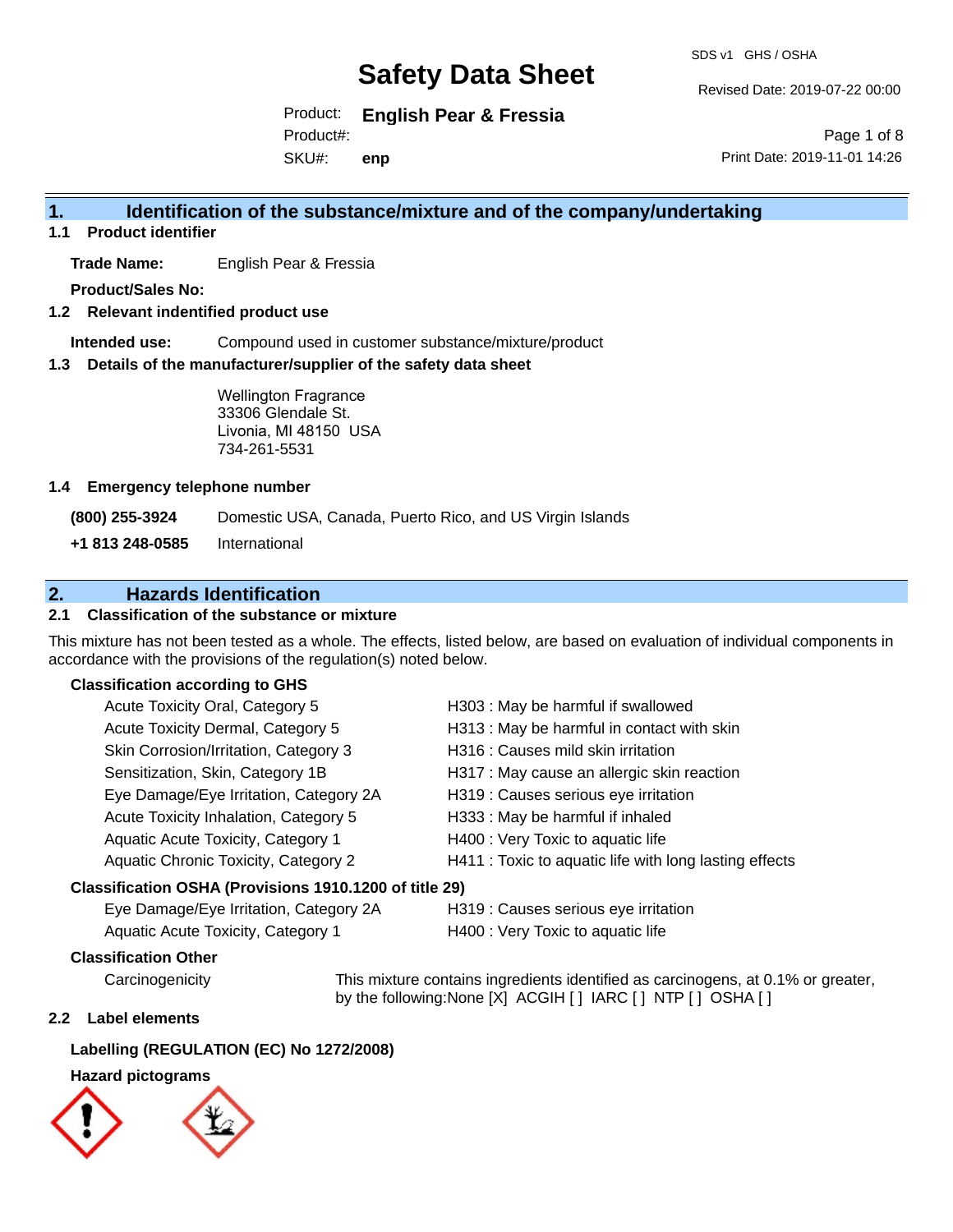SDS v1 GHS / OSHA

Revised Date: 2019-07-22 00:00

Product: **English Pear & Fressia** Product#:

SKU#: **enp**

Page 2 of 8 Print Date: 2019-11-01 14:26

| <b>Signal Word: Warning</b>     |                                                                                                                                  |
|---------------------------------|----------------------------------------------------------------------------------------------------------------------------------|
| <b>Hazard statments</b>         |                                                                                                                                  |
| H <sub>303</sub>                | May be harmful if swallowed                                                                                                      |
| H313                            | May be harmful in contact with skin                                                                                              |
| H316                            | Causes mild skin irritation                                                                                                      |
| H317                            | May cause an allergic skin reaction                                                                                              |
| H <sub>319</sub>                | Causes serious eye irritation                                                                                                    |
| H333                            | May be harmful if inhaled                                                                                                        |
| H400                            | Very Toxic to aquatic life                                                                                                       |
| H411                            | Toxic to aquatic life with long lasting effects                                                                                  |
| <b>Precautionary Statements</b> |                                                                                                                                  |
| <b>Prevention:</b>              |                                                                                                                                  |
| P264                            | Wash hands thoroughly after handling                                                                                             |
| P <sub>272</sub>                | Contaminated work clothing should not be allowed out of the workplace                                                            |
| P <sub>273</sub>                | Avoid release to the environment                                                                                                 |
| <b>Response:</b>                |                                                                                                                                  |
| $P302 + P352$                   | IF ON SKIN: Wash with soap and water                                                                                             |
| $P304 + P312$                   | IF INHALED: Call a POISON CENTER or doctor/physician if you feel unwell                                                          |
| $P305 + P351 + P338$            | IF IN EYES: Rinse cautiously with water for several minutes Remove contact lenses if<br>present and easy to do. continue rinsing |
| P312                            | Call a POISON CENTER or doctor/physician if you feel unwell                                                                      |
| $P333 + P313$                   | If skin irritation or a rash occurs: Get medical advice/attention                                                                |
| $P337 + P313$                   | If eye irritation persists: Get medical advice/attention                                                                         |
| P363                            | Wash contaminated clothing before reuse                                                                                          |
| P391                            | <b>Collect Spillage</b>                                                                                                          |

#### **2.3 Other Hazards**

#### **no data available**

## **3. Composition/Information on Ingredients**

### **3.1 Mixtures**

This product is a complex mixture of ingredients, which contains among others the following substance(s), presenting a health or environmental hazard within the meaning of the UN Globally Harmonized System of Classification and Labeling of Chemicals (GHS):

| CAS#<br>Ingredient     | EC#                   | Conc.<br>Range | <b>GHS Classification</b>    |
|------------------------|-----------------------|----------------|------------------------------|
| 120-51-4               | 204-402-9             | $40 - 50%$     | H302; H313; H400; H411       |
| <b>Benzyl Benzoate</b> |                       |                |                              |
| $101 - 86 - 0$         | 202-983-3             | $20 - 30 \%$   | H303; H316; H317; H400; H411 |
|                        | Hexyl cinnamaldehyde  |                |                              |
| 1222-05-5              | 214-946-9             | $5 - 10 \%$    | H316; H400; H410             |
|                        | Hexamethylindanopyran |                |                              |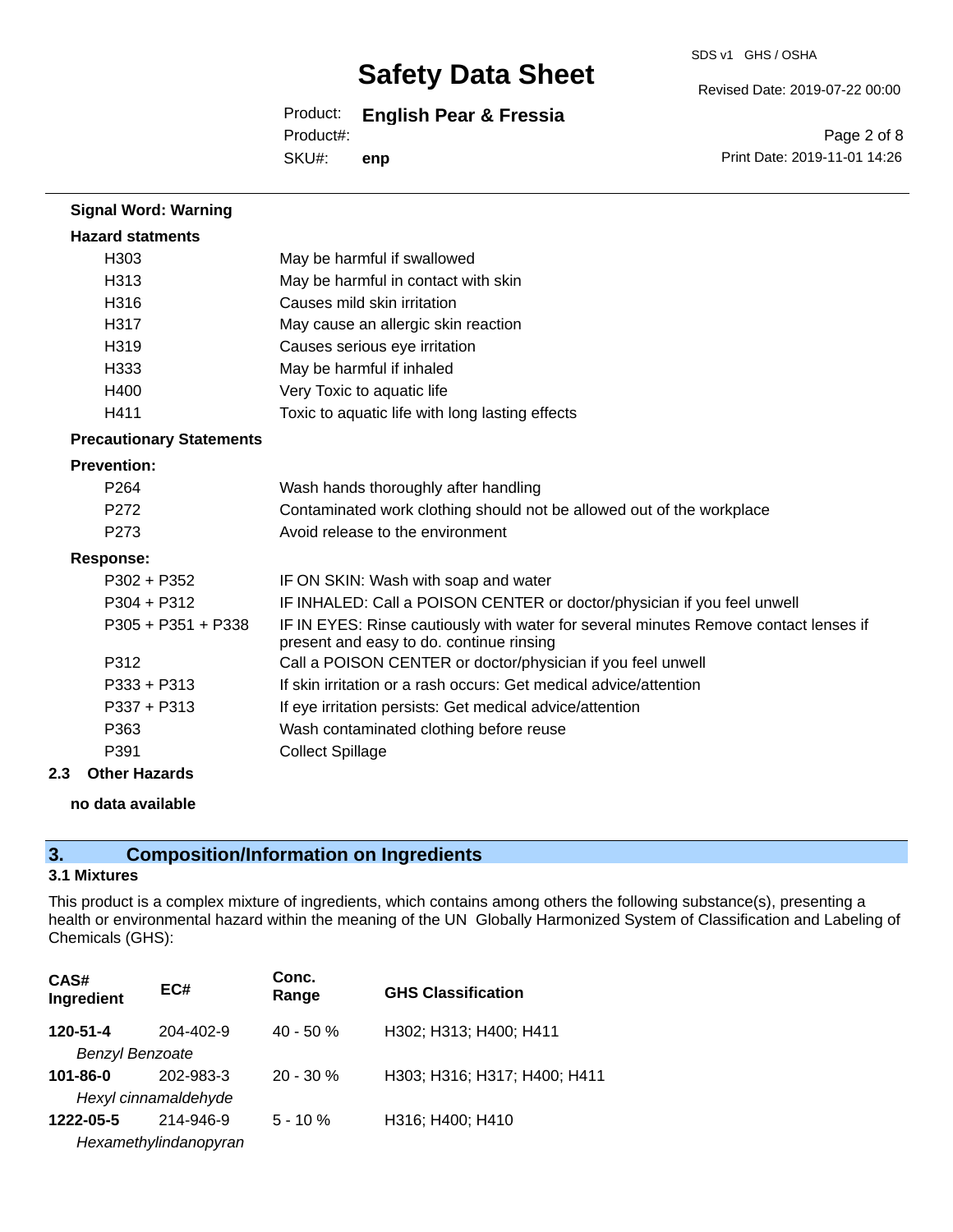SDS v1 GHS / OSHA

Revised Date: 2019-07-22 00:00

## Product: **English Pear & Fressia**

Product#:

SKU#: **enp**

Page 3 of 8 Print Date: 2019-11-01 14:26

| CAS#<br>Ingredient                                       | EC#       | Conc.<br>Range | <b>GHS Classification</b>           |
|----------------------------------------------------------|-----------|----------------|-------------------------------------|
| $60 - 12 - 8$                                            | 200-456-2 | $5 - 10%$      | H302; H313; H316; H319              |
| phenethyl alcohol                                        |           |                |                                     |
| $105 - 95 - 3$                                           | 203-347-8 | $5 - 10 \%$    | H401                                |
| Ethylene brassylate                                      |           |                |                                     |
| 5989-27-5                                                | 227-813-5 | $2 - 5%$       | H226; H304; H315; H317; H400; H410  |
| Limonene                                                 |           |                |                                     |
| 78-70-6                                                  | 201-134-4 | $2 - 5%$       | H227; H303; H315; H317; H319; H402  |
| Linalool                                                 |           |                |                                     |
| 65405-77-8                                               | 265-745-8 | $2 - 5%$       | H400                                |
| cis-3-Hexenyl salicylate                                 |           |                |                                     |
| 115-95-7                                                 | 204-116-4 | $1 - 2 \%$     | H227; H315; H317; H320; H402        |
| <b>Linalyl Acetate</b>                                   |           |                |                                     |
| $80 - 54 - 6$                                            | 201-289-8 | $1 - 2 \%$     | H227; H302; H315; H317; H361; H401; |
| H412<br><b>Butylphenyl Methylpropional</b>               |           |                |                                     |
| 1205-17-0                                                | 214-881-6 | $0.1 - 1.0 \%$ | H303; H317; H361; H401; H411        |
| a-Methyl-1,3-benzodioxole-5-propionaldehyde              |           |                |                                     |
| See Section 16 for full text of GHS classification codes |           |                |                                     |

See Section 16 for full text of GHS classification codes which where not shown in section 2

Total Hydrocarbon Content (%  $w/w$ ) = 3.81

| 4.<br><b>First Aid Measures</b>                                                   |                                                                                                               |
|-----------------------------------------------------------------------------------|---------------------------------------------------------------------------------------------------------------|
| <b>Description of first aid measures</b><br>4.1                                   |                                                                                                               |
| Inhalation:                                                                       | Remove from exposure site to fresh air and keep at rest.<br>Obtain medical advice.                            |
| <b>Eye Exposure:</b>                                                              | Flush immediately with water for at least 15 minutes.<br>Contact physician if symptoms persist.               |
| <b>Skin Exposure:</b>                                                             | Remove contaminated clothes. Wash thoroughly with water (and soap).<br>Contact physician if symptoms persist. |
| Ingestion:                                                                        | Rinse mouth with water and obtain medical advice.                                                             |
| Most important symptoms and effects, both acute and delayed<br>4.2                |                                                                                                               |
| <b>Symptoms:</b>                                                                  | no data available                                                                                             |
| Risks:                                                                            | Refer to Section 2.2 "Hazard Statements"                                                                      |
| Indication of any immediate medical attention and special treatment needed<br>4.3 |                                                                                                               |
| Treatment:                                                                        | Refer to Section 2.2 "Response"                                                                               |

| 5. | <b>Fire-Fighting measures</b> |
|----|-------------------------------|
|    |                               |

## **5.1 Extinguishing media**

| Suitable:  | Carbon dioxide (CO2), Dry chemical, Foam          |
|------------|---------------------------------------------------|
| Unsuitable | Do not use a direct water jet on burning material |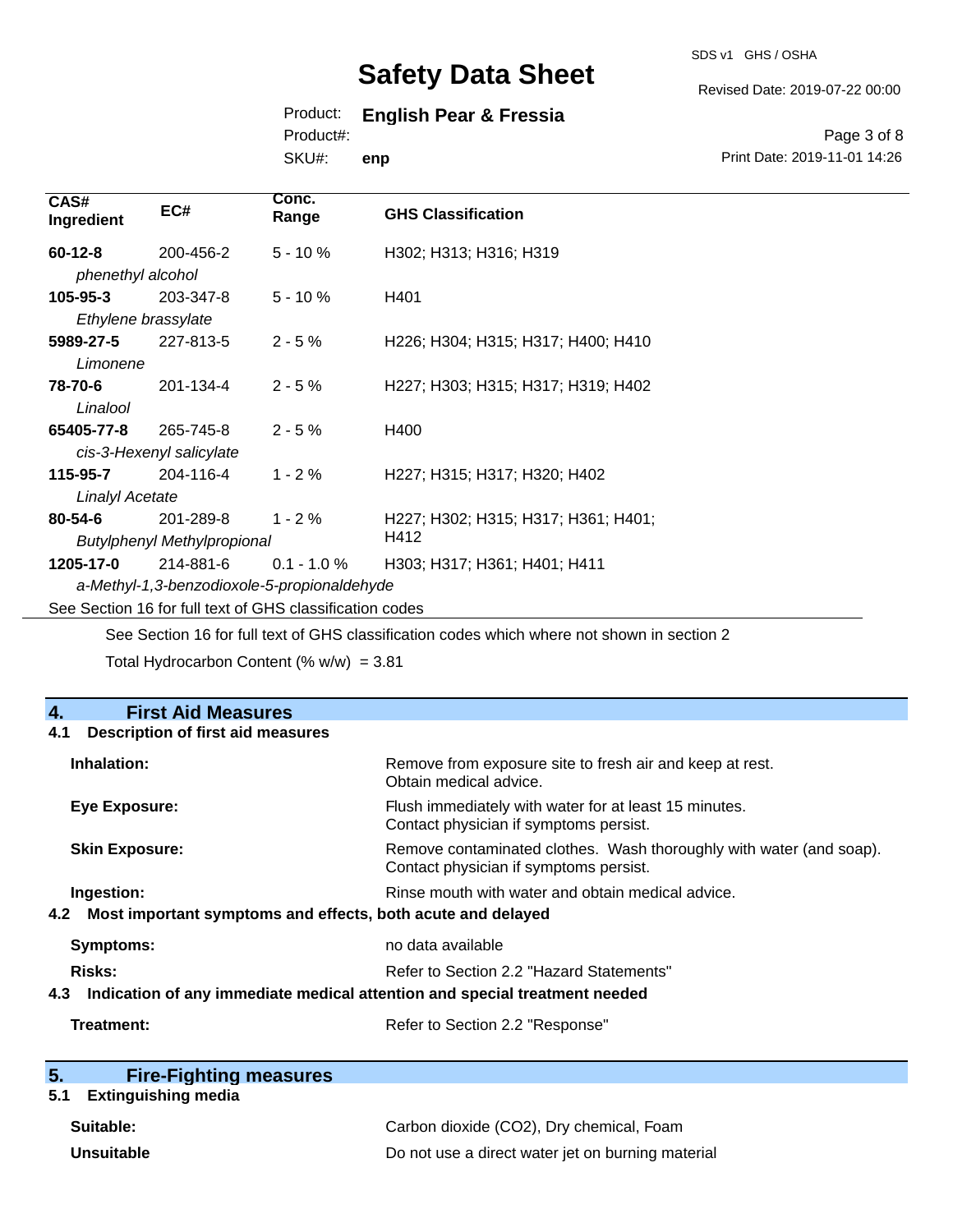SDS v1 GHS / OSHA

Revised Date: 2019-07-22 00:00

Product: **English Pear & Fressia**

SKU#: Product#: **enp**

Page 4 of 8 Print Date: 2019-11-01 14:26

#### **5.2 Special hazards arising from the substance or mixture**

**During fire fighting:** Water may be ineffective

#### **5.3 Advice for firefighters**

**Further information:** Standard procedure for chemical fires

### **6. Accidental Release Measures**

#### **6.1 Personal precautions, protective equipment and emergency procedures**

Avoid inhalation and contact with skin and eyes. A self-contained breathing apparatus is recommended in case of a major spill.

#### **6.2 Environmental precautions**

Keep away from drains, soil, and surface and groundwater.

#### **6.3 Methods and materials for containment and cleaning up**

Clean up spillage promptly. Remove ignition sources. Provide adequate ventilation. Avoid excessive inhalation of vapors. Gross spillages should be contained by use of sand or inert powder and disposed of according to the local regulations.

#### **6.4 Reference to other sections**

Not Applicable

### **7. Handling and Storage**

#### **7.1 Precautions for safe handling**

Apply according to good manufacturing and industrial hygiene practices with proper ventilation. Do not drink, eat or smoke while handling. Respect good personal hygiene.

#### **7.2 Conditions for safe storage, including any incompatibilities**

Store in a cool, dry and ventilated area away from heat sources and protected from light in tightly closed original container. Avoid uncoated metal container. Keep air contact to a minimum.

#### **7.3 Specific end uses**

No information available

#### **8. Exposure Controls/Personal Protection**

#### **8.1 Control parameters**

**Exposure Limits:** Contains no substances with occupational exposure limit values.

**Engineering Controls:** Use local exhaust as needed.

#### **8.2 Exposure controls - Personal protective equipment**

| Eye protection:                | Tightly sealed goggles, face shield, or safety glasses with brow guards and side shields, etc.<br>as may be appropriate for the exposure |
|--------------------------------|------------------------------------------------------------------------------------------------------------------------------------------|
| <b>Respiratory protection:</b> | Avoid excessive inhalation of concentrated vapors. Apply local ventilation where appropriate.                                            |
| <b>Skin protection:</b>        | Avoid Skin contact. Use chemically resistant gloves as needed.                                                                           |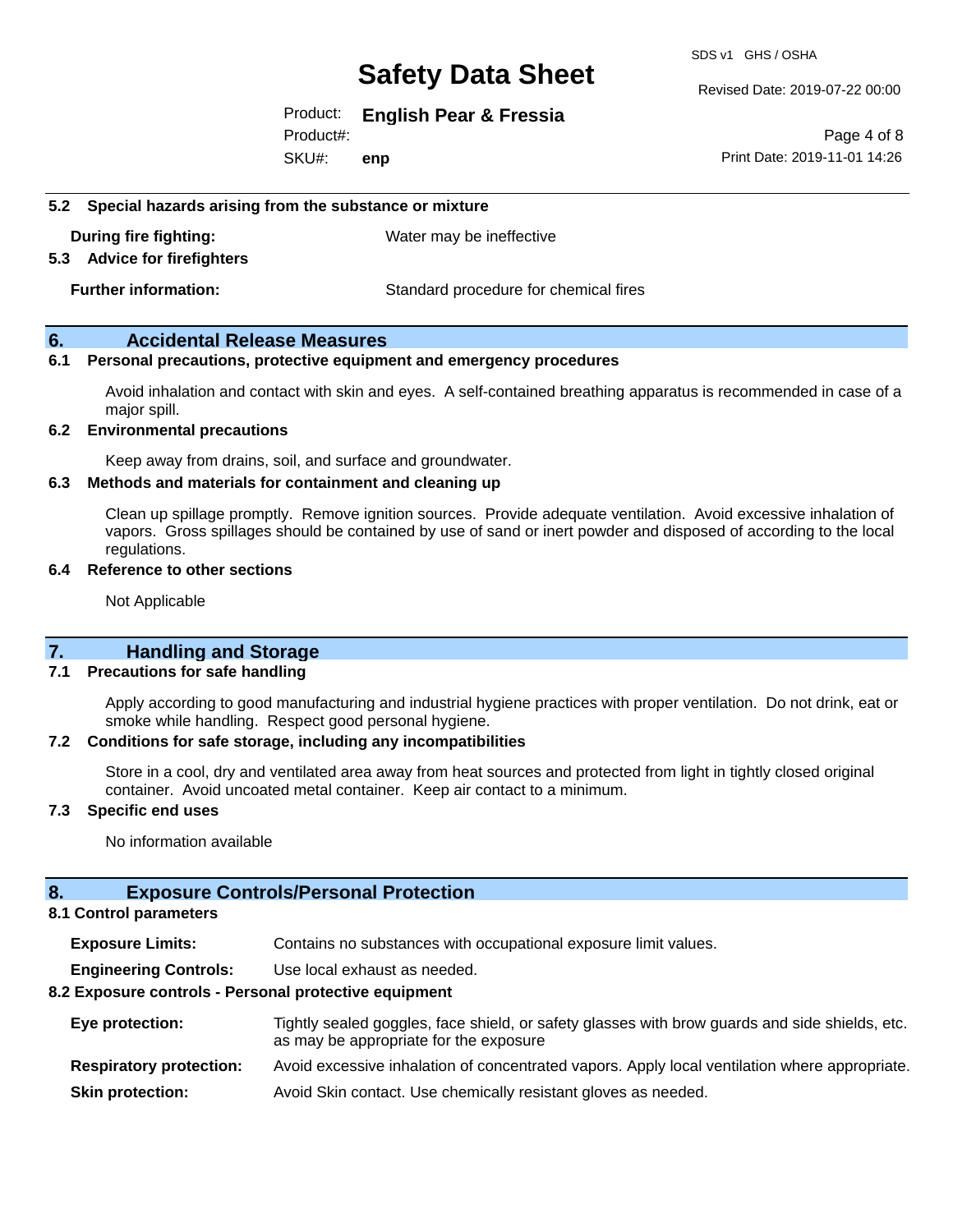Revised Date: 2019-07-22 00:00

Product: **English Pear & Fressia** SKU#: Product#: **enp**

Page 5 of 8 Print Date: 2019-11-01 14:26

## **9. Physical and Chemical Properties**

### **9.1 Information on basic physical and chemical properties**

| Appearance:                  | Liquid                           |
|------------------------------|----------------------------------|
| Odor:                        | Conforms to Standard             |
| Color:                       | Yellow Tint - Pale Yellow (G1-3) |
| <b>Viscosity:</b>            | Liquid                           |
| <b>Freezing Point:</b>       | Not determined                   |
| <b>Boiling Point:</b>        | Not determined                   |
| <b>Melting Point:</b>        | Not determined                   |
| <b>Flashpoint (CCCFP):</b>   | >200 F (93.33 C)                 |
| <b>Auto flammability:</b>    | Not determined                   |
| <b>Explosive Properties:</b> | None Expected                    |
| <b>Oxidizing properties:</b> | None Expected                    |
| Vapor Pressure (mmHg@20 C):  | 0.0537                           |
| %VOC:                        | 0.05                             |
| Specific Gravity @ 25 C:     | 1.0320                           |
| Density @ 25 C:              | 1.0290                           |
| Refractive Index @ 20 C:     | 1.5390                           |
| Soluble in:                  | Oil                              |

## **10. Stability and Reactivity**

| <b>10.1 Reactivity</b>                  | None                                               |
|-----------------------------------------|----------------------------------------------------|
| <b>10.2 Chemical stability</b>          | Stable                                             |
| 10.3 Possibility of hazardous reactions | None known                                         |
| <b>10.4 Conditions to avoid</b>         | None known                                         |
| 10.5 Incompatible materials             | Strong oxidizing agents, strong acids, and alkalis |
| 10.6 Hazardous decomposition products   | None known                                         |

| 11. | <b>Toxicological Information</b>  |  |
|-----|-----------------------------------|--|
|     | <b>11.1 Toxicological Effects</b> |  |

Acute Toxicity Estimates (ATEs) based on the individual Ingredient Toxicity Data utilizing the "Additivity Formula"

| Acute toxicity - Oral - (Rat) mg/kg          | (LD50: 2134.4120) May be harmful if swallowed            |
|----------------------------------------------|----------------------------------------------------------|
| Acute toxicity - Dermal - (Rabbit) mg/kg     | (LD50: 3069.8611) May be harmful in contact with skin    |
| Acute toxicity - Inhalation - (Rat) mg/L/4hr | (LD50: 50.9972) May be harmful if inhaled                |
| <b>Skin corrosion / irritation</b>           | May be harmful if inhaled                                |
| Serious eye damage / irritation              | Causes serious eye irritation                            |
| <b>Respiratory sensitization</b>             | Not classified - the classification criteria are not met |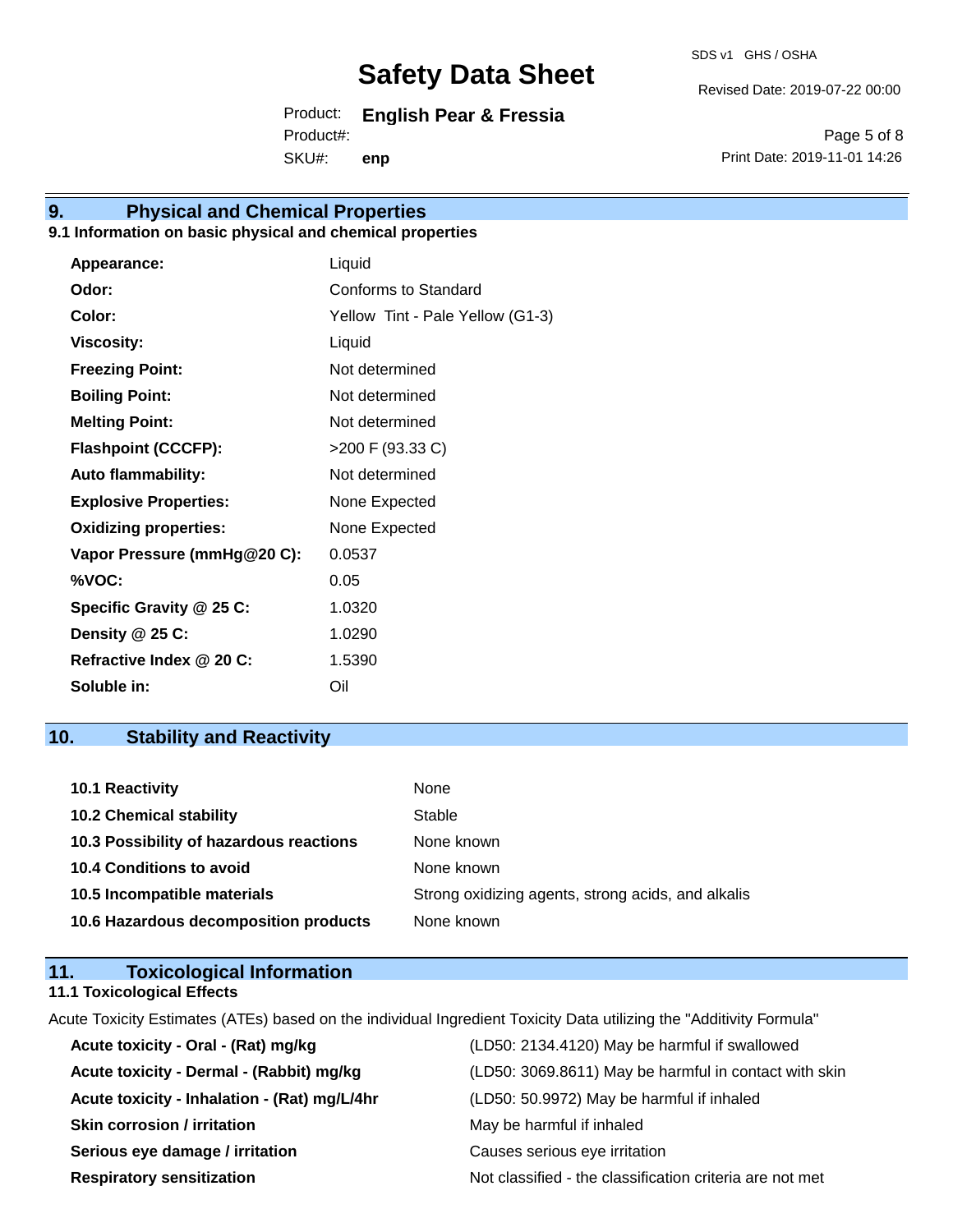SDS v1 GHS / OSHA

Revised Date: 2019-07-22 00:00

Product: **English Pear & Fressia** Product#:

SKU#: **enp**

Page 6 of 8 Print Date: 2019-11-01 14:26

| <b>Skin sensitization</b>                          | May cause an allergic skin reaction                      |
|----------------------------------------------------|----------------------------------------------------------|
| <b>Germ cell mutagenicity</b>                      | Not classified - the classification criteria are not met |
| Carcinogenicity                                    | Not classified - the classification criteria are not met |
| <b>Reproductive toxicity</b>                       | Not classified - the classification criteria are not met |
| Specific target organ toxicity - single exposure   | Not classified - the classification criteria are not met |
| Specific target organ toxicity - repeated exposure | Not classified - the classification criteria are not met |
| <b>Aspiration hazard</b>                           | Not classified - the classification criteria are not met |

| 12.<br>Ecological Information                                                       |                            |  |
|-------------------------------------------------------------------------------------|----------------------------|--|
| 12.1 Toxicity                                                                       |                            |  |
| <b>Acute acquatic toxicity</b>                                                      | Very Toxic to aquatic life |  |
| Toxic to aquatic life with long lasting effects<br><b>Chronic acquatic toxicity</b> |                            |  |
| <b>Toxicity Data on soil</b><br>no data available                                   |                            |  |
| <b>Toxicity on other organisms</b>                                                  | no data available          |  |
|                                                                                     |                            |  |
| 12.2 Persistence and degradability                                                  | no data available          |  |
| 12.3 Bioaccumulative potential                                                      | no data available          |  |
| 12.4 Mobility in soil                                                               | no data available          |  |
| 12.5 Other adverse effects                                                          | no data available          |  |
|                                                                                     |                            |  |

## **13. Disposal Conditions**

**12. Ecological Information** 

### **13.1 Waste treatment methods**

Do not allow product to reach sewage systems. Dispose of in accordance with all local and national regulations. Send to a licensed waste management company.The product should not be allowed to enter drains, water courses or the soil. Do not contaminate ponds, waterways or ditches with chemical or used container.

## **14. Transport Information**

| <b>Marine Pollutant</b>                                       | Yes. Ingredient of greatest environmental impact:<br>120-51-4 : (40 - 50 %) : Benzyl Benzoate |                                     |                   |                 |        |
|---------------------------------------------------------------|-----------------------------------------------------------------------------------------------|-------------------------------------|-------------------|-----------------|--------|
| <b>Regulator</b>                                              |                                                                                               | <b>Class</b>                        | <b>Pack Group</b> | <b>Sub Risk</b> | UN-nr. |
| U.S. DOT (Non-Bulk)                                           |                                                                                               | Not Regulated - Not Dangerous Goods |                   |                 |        |
| <b>Chemicals NOI</b>                                          |                                                                                               |                                     |                   |                 |        |
| <b>ADR/RID (International Road/Rail)</b>                      |                                                                                               |                                     |                   |                 |        |
| <b>Environmentally Hazardous</b><br>Substance, Liquid, n.o.s. |                                                                                               | 9                                   | Ш                 |                 | UN3082 |
| <b>IATA (Air Cargo)</b>                                       |                                                                                               |                                     |                   |                 |        |
| <b>Environmentally Hazardous</b><br>Substance, Liquid, n.o.s. |                                                                                               | 9                                   | Ш                 |                 | UN3082 |
| IMDG (Sea)                                                    |                                                                                               |                                     |                   |                 |        |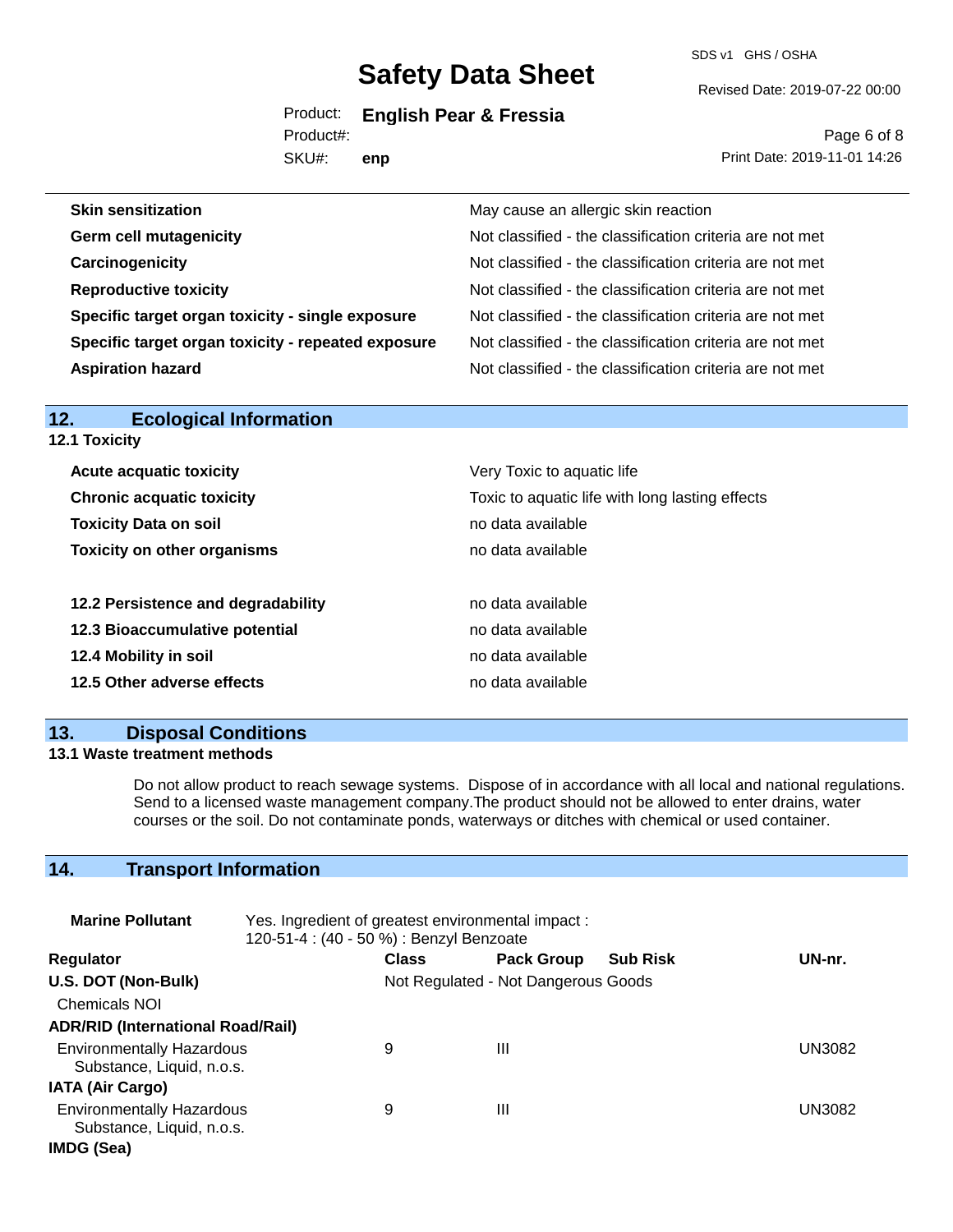SDS v1 GHS / OSHA

Revised Date: 2019-07-22 00:00

| Product: | <b>English Pear &amp; Fressia</b> |  |  |
|----------|-----------------------------------|--|--|
|----------|-----------------------------------|--|--|

Product#:

SKU#: **enp**

Page 7 of 8 Print Date: 2019-11-01 14:26

| <b>Environmentally Hazardous</b><br>Substance, Liquid, n.o.s. | 9              | Ш                                                                                               | UN3082 |
|---------------------------------------------------------------|----------------|-------------------------------------------------------------------------------------------------|--------|
| 15.<br><b>Regulatory Information</b>                          |                |                                                                                                 |        |
| <b>U.S. Federal Regulations</b>                               |                |                                                                                                 |        |
| <b>TSCA (Toxic Substance Control Act)</b>                     |                | All components of the substance/mixture are listed or exempt                                    |        |
| 40 CFR(EPCRA, SARA, CERCLA and CAA)                           |                | This product contains NO components of concern.                                                 |        |
| <b>U.S. State Regulations</b>                                 |                |                                                                                                 |        |
| <b>California Proposition 65 Warning</b>                      |                | This product contains the following components:                                                 |        |
| 123-35-3(NF 204-622-5 0.01 - 0.1%                             |                | beta-Myrcene (Natural Source)                                                                   |        |
| <b>Canadian Regulations</b>                                   |                |                                                                                                 |        |
| <b>DSL</b>                                                    |                | 99.86% of the components are listed or exempt. The following<br>components are NOT on the List: |        |
| 94201-73-7<br>303-662-1                                       | $0.1 - 1.0 \%$ | Tetrahydro-4-methyl-2-phenyl-2H-pyran                                                           |        |

## **16. Other Information**

#### **GHS H-Statements referred to under section 3 and not listed in section 2**

| H226 : Flammable liquid and vapour                          | H227 : Combustible liquid                                    |
|-------------------------------------------------------------|--------------------------------------------------------------|
| H302 : Harmful if swallowed                                 | H304 : May be fatal if swallowed and enters airways          |
| H315 : Causes skin irritation                               | H317 : May cause an allergic skin reaction                   |
| H320 : Causes eye irritation                                | H361: Suspected of damaging fertility or the unborn<br>child |
| H401 : Toxic to aquatic life                                | H402 : Harmful to aquatic life                               |
| H410 : Very toxic to aquatic life with long lasting effects | H412 : Harmful to aquatic life with long lasting effects     |
| <b>Total Fractional Values</b>                              |                                                              |
| (TFV) Risk                                                  | (TFV) Risk                                                   |
| (98.04) Acute Toxicity Inhalation, Category 5               | (66.14) Aquatic Chronic Toxicity, Category 3                 |
| (21.40) Sensitization, Skin, Category 1B                    | (6.61) Aquatic Chronic Toxicity, Category 2                  |
| (4.34) Skin Corrosion/Irritation, Category 3                | (3.21) Aquatic Chronic Toxicity, Category 4                  |
| (3.20) Aquatic Acute Toxicity, Category 1                   | (2.34) Acute Toxicity Oral, Category 5                       |
| (1.63) Acute Toxicity Dermal, Category 5                    | (1.52) Eye Damage/Eye Irritation, Category 2A                |

#### Remarks

This safety data sheet is based on the properties of the material known to Wellington Fragrance at the time the data sheet was issued. The safety data sheet is intended to provide information for a health and safety assessment of the material and the circumstances, under which it is packaged, stored or applied in the workplace. For such a safety assessment Wellington Fragrance holds no responsibility. This document is not intended for quality assurance purposes.